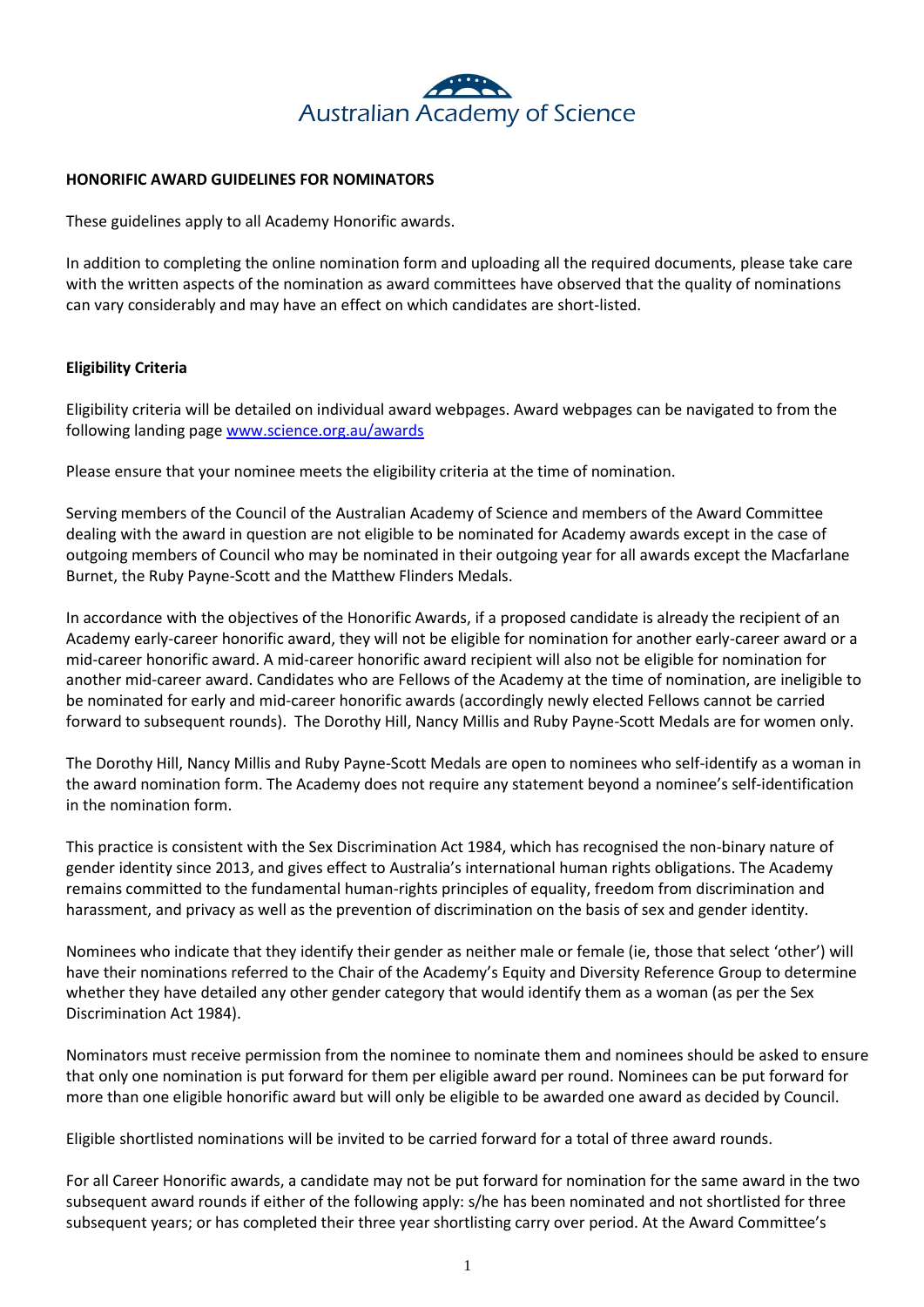# Australian Academy of Science

discretion, very highly ranked candidates who would otherwise not be eligible for consideration in subsequent rounds due to the Post PhD or other eligibility criteria may be invited to be considered in the subsequent award round.

Premier Awardees can be awarded a second Premier Award but not in the same award year.

#### **Australian Residency**

Winners of all awards except the Haddon Forrester King Medal should be mainly resident and/or have a substantive position in Australia at the time of the nomination deadline. Unless explicitly stated in the awarding conditions, the research being put forward for the award should have been undertaken mainly in Australia. Some awards have more specific conditions that the relevant selection committee must apply and nominators are advised to read the conditions associated with each award very carefully.

#### **Career-Stage/Award Categories**

- 1. Early-Career Honorific Awards are directed at researchers who are still establishing their reputations but have done work of international significance. The Awards are open to persons up to 10 years post the letter advising that their PhD\* has been passed (or equivalent first research doctorate e.g., PhD, D.Phil., D.Psych.).
- 2. Mid-Career Honorific Awards are directed at independent researchers who have established and are leading their own research groups. The Award is open to persons 8 to 15 years post the letter advising that their - PhD\* has been passed (or equivalent first higher degree eg., D.Phil., D.Psych.).
- 3. Premier and Career Honorific Awards recognise achievement over the whole career.

Fellows and non-Fellows of the Academy can provide nominations for either Fellows or non-Fellows for all awards

\* The Australian Academy of Science is committed to ensuring that all eligible researchers can be considered for awards and collects career interruption information to assess their opportunity to demonstrate scientific excellence. Accordingly, extensions to the post research doctorate eligibility requirements for Early and Mid-Career awards will be provided for qualifying career disruptions.

A career disruption involves prolonged interruption to a nominee's capacity to conduct Full Time Equivalent (FTE) high-level research since the award of their first research doctorate either due to part-time employment or absence (for periods of one month or greater) and/or long-term partial return to work, to accommodate carer's responsibilities, illness or other interruption.

Candidate achievements are judged relative to opportunity. The approach aims to give more weight to the overall quality and impact of achievements rather than the quantity, rate or breadth of particular achievements, which in many instances is directly related to time and resources available rather than talent, merit or excellence. An assessment of a candidate's opportunity to demonstrate scientific excellence will take into account the factors below, based on the Research Opportunity and Performance Evidence (ROPE) guidelines of the Australian Research Council (ARC).

• research training; employment in research positions, either within the research sector or outside academia, including the research component and/or full-time-equivalence of positions; research and development activities; industry engagement; research environment, including supervision, mentoring and leadership; professional development; research management experience, and access to research and support facilities.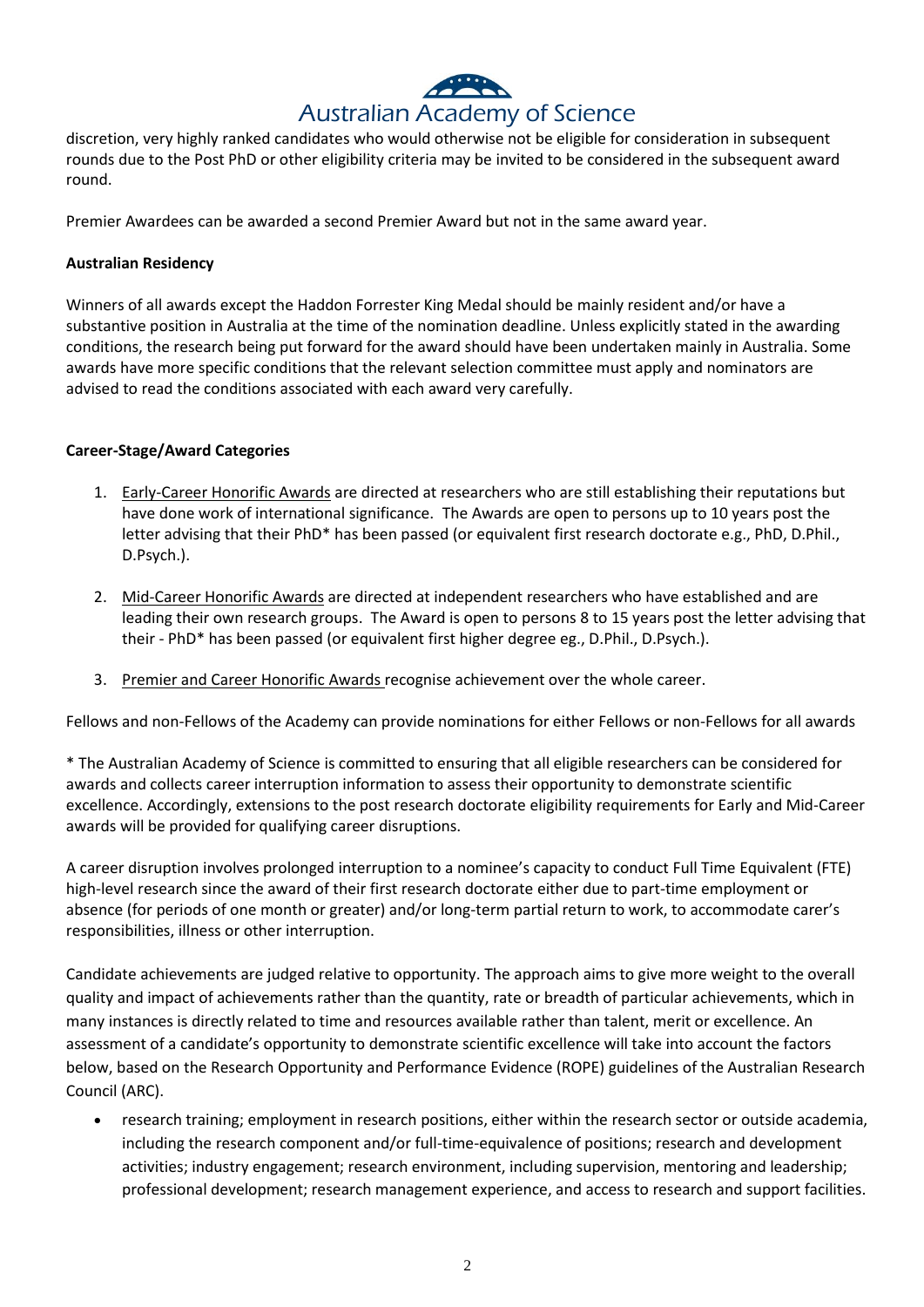# Australian Academy of Science

• Career interruptions- including those due to employment outside academia; unemployment, part-time employment; childbirth; parental leave; carers' responsibilities; misadventure; limited or no access to facilities and resources—such as through workplace interruptions; disaster management and recovery; misadventure; medical conditions; disability; caring and parental responsibilities, community obligations, including Aboriginal and/or Torres Strait Islander cultural practices and protocols or illness.

An additional 6 months (pro rata) can be applied per year of eligible career disruption to take into account the fact that it can take some time to get back up to speed after a period of extended leave.

The Academy Vice Presidents have oversight of the process.

# **NOMINATION PROCESS**

**Closing Date –** Nomination submissions are due by midnight 24:00 (AEST) 1 May 2022 (extended to 30 May 2022)

#### **1. Nomination Form**

Nominations are to be submitted online via the Award's webpage [www.science.org.au/awards](http://www.science.org.au/awards)

**2. Brief Citation** (Up to 2 pages for Career Award Nominations and up to 1 page for Early-Mid Career Nominations)

The citation should:

- Describe the candidate's key discoveries and/or achievements in a clear, concise and sufficiently technical way to allow committee members to make a confident assessment of the candidate's work; and
- Describe the nature, impact, and importance of the candidate's discoveries and achievements in relation to their scientific discipline.

# **3. Full Curriculum Vitae**

Include a full publications list here and any evidence of international standing, major awards, fellowships and invited, keynote or plenary talks, where appropriate to the award.

#### **4. List of 10 Publications**

A list of up to 10 most significant publications (of most relevance to the award for which you are nominating), each including up to 50-words on why they are significant. Outline the candidate's specific role in the research and indicate percentage contribution.

Where an award states that the research must have been mainly conducted in Australia, it should be clearly stated which of the candidate's most significant publications resulted from their research carried out in Australia.

#### **5. Non-Technical Description of the Work** (Around 150 words)

The non-technical description of the candidate's work should be directed to a non-scientific audience and cover the significance of the candidate's research and its broader implications. This description may be used by the Academy for publicity purposes, if the candidate is successful.